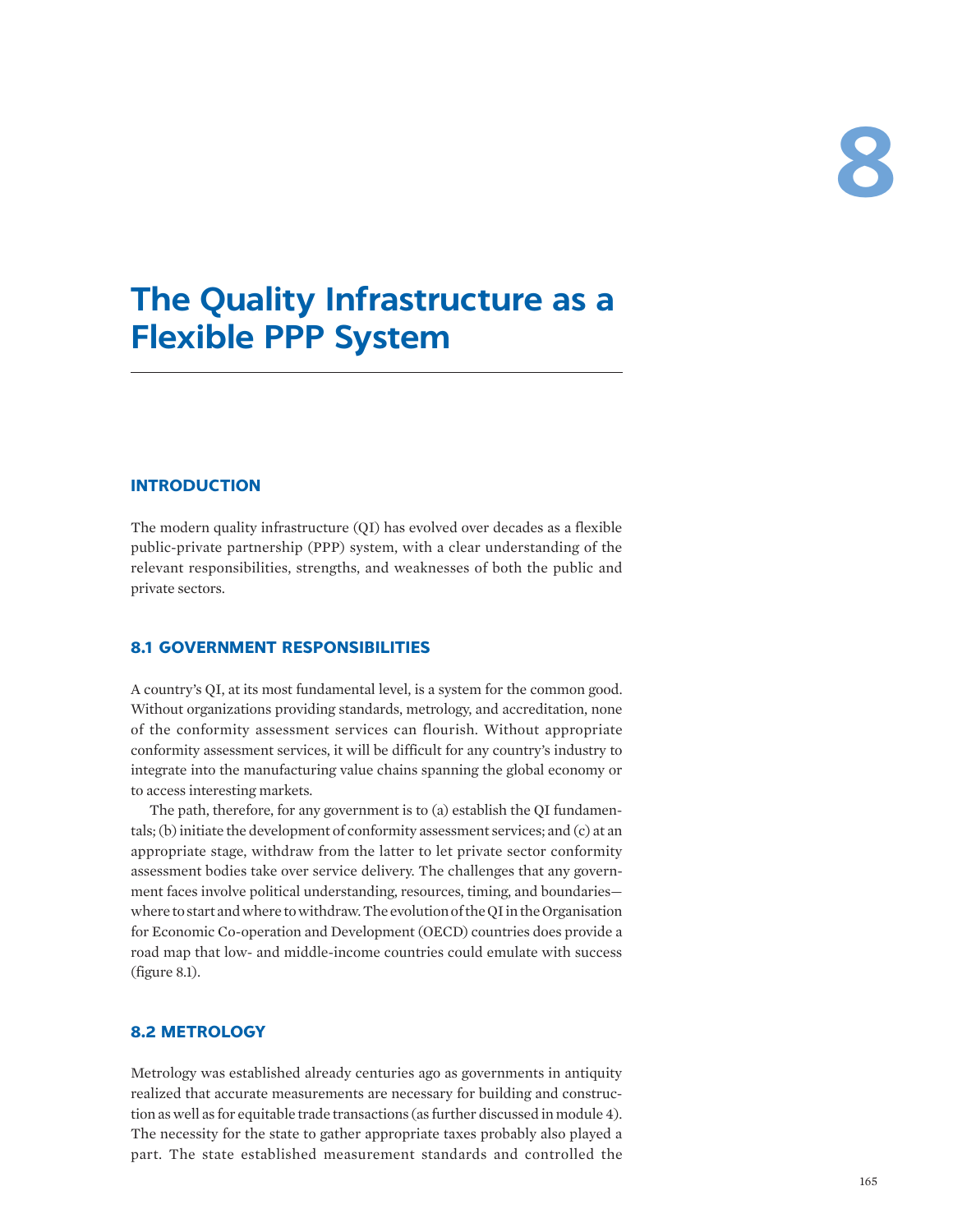#### **FIGURE 8.1**

#### **Typical evolution and funding of the quality infrastructure**



*Source:* Racine 2011.

measuring equipment used in trade. These developed into the weights and measures departments of the late 19th century. The same applied to the massive building and construction projects that the state undertook. As science and technology developed, the need for more accurate measurements arose, and the state established scientific metrology institutes during the Industrial Revolution in the technologically advanced nations.

These developments of many years ago hold true even today. Many low- and middle-income countries do have government weights and measures departments that are responsible for the control of measuring equipment used in trade. Many of these countries have also realized that a level of scientific measurement capability is required, and this responsibility has been given to the weights and measures departments. As the country develops technologically, the scientific metrology capability has to be extended, and as socioeconomic development takes place, so also does the need for legal metrology, rather than just weights and measures.

Both elements of the metrology infrastructure—scientific metrology and legal metrology—remain a government responsibility in almost all countries. A review of the membership of the International Organization for Legal Metrology (OIML) and the General Conference on Weights and Measures (CGPM) of the Metre Convention indicates that few, if any, private sector entities operate as national legal metrology authorities or national metrology institutes (NMIs). Scientific and legal metrology is a paramount example of a system for the common good of the country. Therefore, the responsibility for the establishment, funding, and continuous operations of a metrology system remains largely with the state.

It is true that scientific and legal metrology institutions can and do provide services for which they get paid by their customers, but this revenue is nowhere near adequate to cover operational and especially development costs. It is also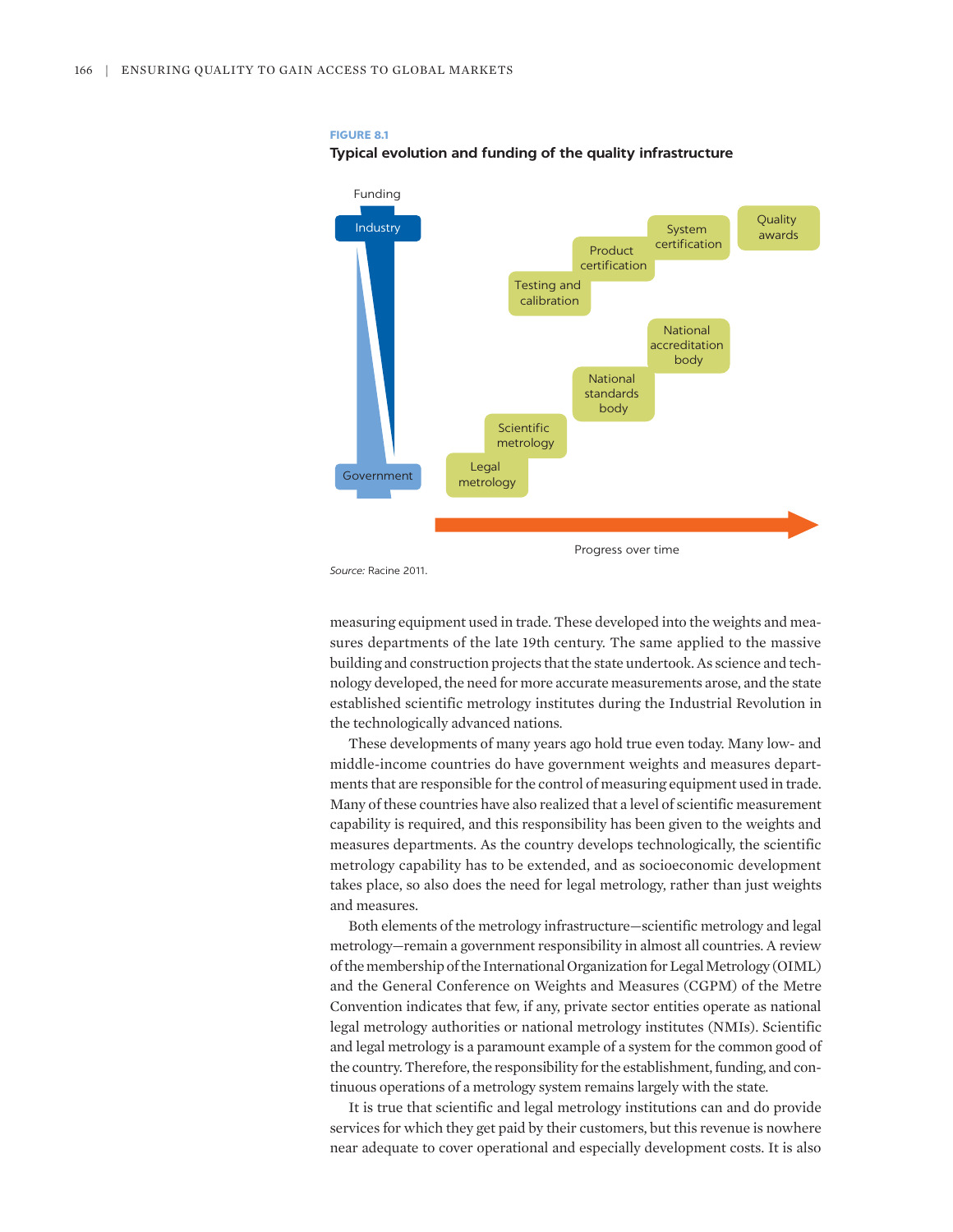arguably the incorrect approach to push the scientific and legal metrology institutions to become financially self-sufficient, because the common-good services will suffer as money-making services are pursued for purely financial reasons. Long-term financial planning (for at least 5–10 years) and the unstinting support of the government in this regard are important for the establishment and maintenance of an effective metrology system in any country.

Calibration, however, is different. Even though the legal metrology and scientific metrology entities initially have to provide calibration services, in modern QI systems, calibration services are largely provided by private sector calibration laboratories. The NMI provides the technological link between international measurement standards and these calibration laboratories through the calibration of the laboratories' working standards, and the national accreditation body ensures their technical competence through accreditation. The major challenge for a country seeking to establish a vibrant and marketrelated calibration infrastructure is for the two governmental metrology entities to relinquish any actual or perceived monopoly on calibration services. This is a government policy issue as well as an operational challenge on the part of governmental metrology entities, with government funding for scientific and legal metrology at the core of it.

### **8.3 STANDARDS**

The next step in the evolution of the QI is the establishment of a national standards body (NSB) (as also shown in figure 8.1). NSBs are responsible for the development of national standards and provide the link to the international standardization world. Looking at the membership of the International Organization for Standardization (ISO), for example, it is abundantly clear that most NSBs are either government bodies or organizations mandated by public law. Private sector NSBs are in the minority, and those that do exist are registered as organizations without a profit motive. This underscores the notion that NSBs are also part of the common good for the country's QI system.

In industrialized nations, NSBs established by the private sector have evolved (for example, in Germany and the United States); but even there, a formal agreement exists between the state and these NSBs for the provision of national standards and liaison with the international standardization environment, coupled with state funding. Some of these NSBs may obtain the bulk of their funding through the sales of standards and standards-related information, but they have the backing of a well-developed and standards-knowledgeable industry. This is certainly not the case in low- and middle-income countries and is also the exception in many high-income countries.

Hence, either the state has to provide the bulk of the funding for national standardization activities (development of national standards, liaison with the international standardization environment, operation of a standards information center, provision of a World Trade Organization [WTO] Technical Barriers to Trade [TBT] Inquiry Point, and so on), or the NSB needs to obtain funds from other sources such as the provision of conformity assessment services. The concept of "core funding" evolved in this respect, with the state providing finances for the common-good activities of such NSBs, whereas their conformity assessment services are not cross-subsidized by the state and have to operate as financially self-sufficient services (ISO 2010).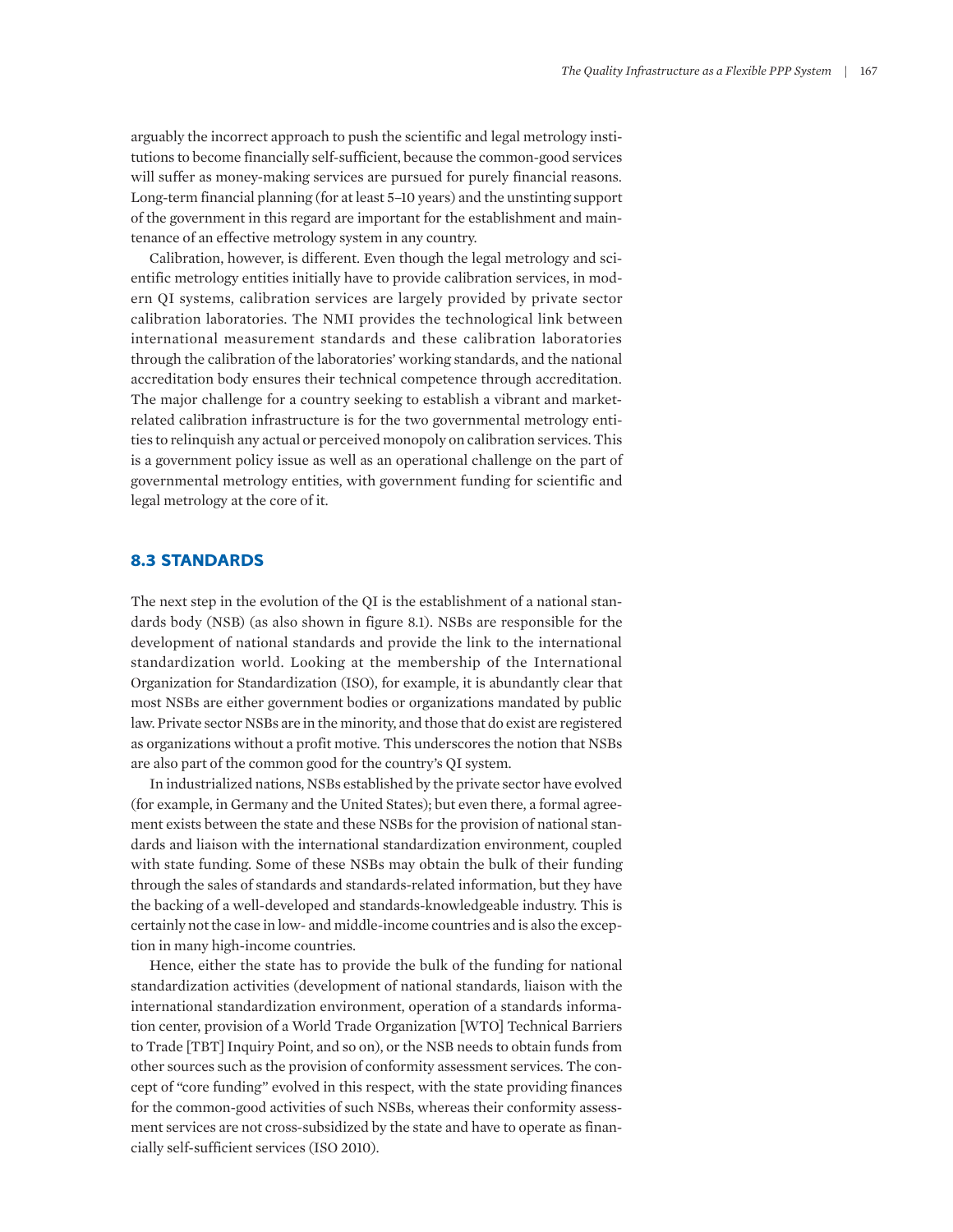In recent decades, several private sector standardization bodies—removed from the general needs environment—have been established. These consortiums and nongovernmental organization (NGO)–type standards bodies develop standards mostly for use in private sector certification schemes, either as a business venture or as a result of socioeconomic pressures from consumers who are worried about environmental and social issues. Although these standards have become important in trade, they are not the responsibility of the state. Hence, the state generally does not support their development.

The relationship between private standards and national standards is an evolving one, and more collaboration may develop as both sides realize, on the one hand, that standards need to be harmonized internationally to foster trade but, on the other hand, that the needs of industry and society also have to be addressed much more rapidly than international or even national standards currently are capable of doing (von Hagen and Alvarez 2012).

# **8.4 ACCREDITATION**

The most recent step in the development of the fundamental QI services is accreditation. It developed really only in the aftermath of World War II, in the wake of increased trade among trading partners. It is now the preferred methodology to demonstrate the technical competency of conformity assessment bodies, both within common markets and beyond those markets' boundaries. This is so because, in most industrialized countries, conformity assessment activities increasingly migrated from the public to the private domain during this time, and some type of independent verification of their technical competence became necessary (Racine 2011).

Accreditation services are generally provided in a noncompetitive manner worldwide, even though they did not start that way. When a national accreditation body (NAB) has been established and has been internationally recognized, it typically retains a monopoly over its activities. This is so because accreditation plays such an important role in determining the technical competency of conformity assessment bodies, initially in the regulatory domain (from which governments are slowly extracting themselves, even though they still like to keep oversight over service delivery). Accreditation has in the meantime developed to the stage where it is also a factor for industries wishing to export and needing conformity assessment services that are internationally recognized.

In some countries, a number of accreditation bodies that developed sectorally over the years have been merged into one national body, such as in Germany and Italy, albeit at the instigation of the European Commission. Private sector accreditation bodies still do exist, and some have been designated as their countries' NABs and given a measure of regulatory authority, such as in Germany and the Netherlands. Some other private sector accreditation bodies operate only within a given conformity assessment scheme, such as the SA 8000 (social accountability), the Marine Stewardship Council (sustainable seafood), and the IATF 16949 (automotive components), among others.

The accreditation environment is also still evolving, but the notion of it being noncompetitive will probably be strengthened rather than weakened. That is, NABs will refrain more and more from providing services other than in their own countries, and regional accreditation bodies will remain within their regions.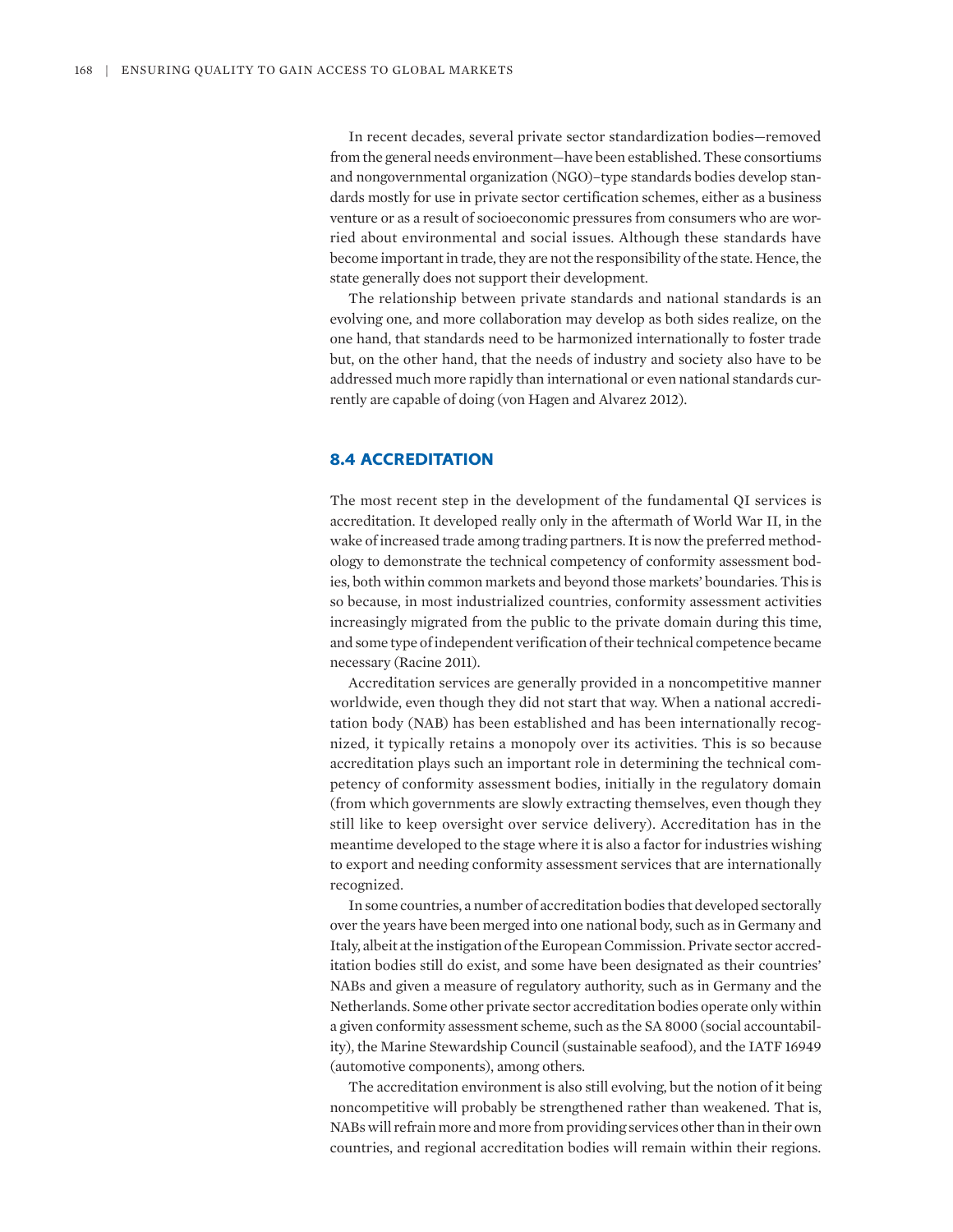In addition, international recognition will remain as a peer review process; that is, at some point the oversight function has to be contained and not be subjected to ever-increasing layers of national, regional, or international bureaucracy. The establishment of an NAB is a long-term process, with quite a few years needed to gain international recognition through the International Laboratory Accreditation Cooperation (ILAC) and International Accreditation Forum (IAF) multilateral recognition arrangements. This means government financing for the short to medium terms is essential even after such recognition has been achieved. With the accreditation body frequently limited in the fees it may charge (because of its regulatory-related activity), state support is usually required also in the medium to long term for regional and international liaison and recognition activities.

## **8.5 PRIVATE SECTOR INVOLVEMENT IN THE QI**

As can be deduced from figure 8.1, in high-income countries, conformity assessment services (testing and inspection, product certification, and so on) are largely established and funded by the private sector. This does not come about all by itself; it is the combined result of (a) a liberalization policy rigorously implemented by government, and (b) the growth of the market for such services to a size that will attract private sector investments.

### **8.5.1 Liberalization of conformity assessment services**

In the initial stages of the establishment of the QI in a country, the government has to take the lead not only in establishing the fundamentals (standards, metrology, and accreditation services) but also in establishing conformity assessment services (inspection, testing, and certification), because there is not yet a market for such services that would entice the private sector to do so. The growth of the market for conformity assessment services comes only with time, as industries develop to the point where they require it or as technical regulation regimes are implemented that demand proof of compliance from suppliers of products.

Such conformity assessment services are provided by various governmenttype institutions, such as the NSB, the NMI, the legal metrology authority, scientific research organizations, various regulatory authorities, and the like. Increasingly, however, the possibilities for the private sector to invest in conformity assessment bodies will manifest themselves. The government then needs to make and forcefully implement the policy decision that it will also use conformity assessment services from independent private sector conformity assessment bodies, and not only from state-owned ones—in other words, that it will liberalize the conformity assessment market.

This takes a fair amount of political resolve, because state-owned bodies will invariably be subjected to increased competition, when in previous times they enjoyed a real or perceived monopoly. This may have an impact on state finances, as state-owned institutions can no longer rely on their privileged position to extract fees and levies from suppliers without worrying too much about quality of service and hence become more reliant on financial support from the state. Alternatively, state-owned institutions may have to downsize—a move with political consequences in many countries where the state is a major provider of secure employment opportunities.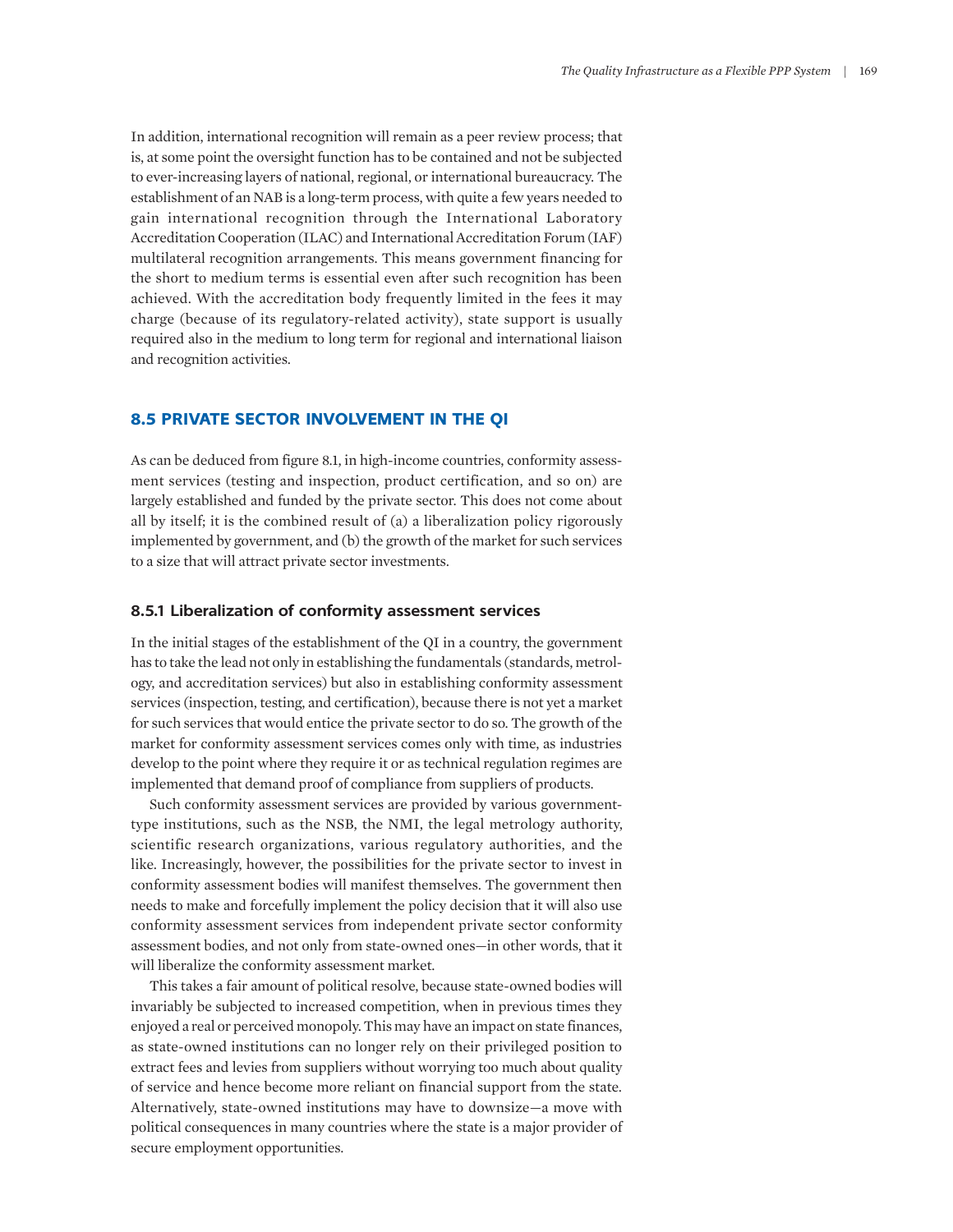Once such a liberalization of conformity assessment service delivery has taken root, the country will benefit from one or more of the following as the private sector plays an increasing role in providing such services:

- Private sector conformity assessment bodies generally operate much more efficiently than public sector bodies, thereby cutting down on the time taken to deliver the service.
- Private sector bodies usually are able to react much faster to changing markets than public sector bodies subject to multilevel government decisionmaking processes, thereby aligning their service delivery in real time instead of months or years after the fact.
- Suppliers may be able to access the services of more than one conformity assessment body, thereby invoking market forces to optimize service delivery versus price decisions.
- The state is no longer required to invest heavily in laboratory infrastructure, thereby relieving some pressure on state finances.
- Remuneration levels for scarce human resources become market-related, and trained and experienced technical staff are more likely to remain in conformity assessment rather than migrating from the civil service to unrelated but better-paying jobs.

Failure to liberalize conformity assessment services (that is, retaining them solely within the public service) will result in fewer choices for the clients of such services. In addition, market forces will not be brought to bear on the level and quality of service delivery, and it is debatable whether the public service's technical competency can be maintained in the long run. The government may choose to retain some high-level testing services as a reference laboratory in specific regulatory areas. In many low- and middle-income countries, the government is also the only organization that funds precompetitive research. Such laboratories can obviously also provide the more mundane testing services when so requested by industry or regulatory authorities.

In such a liberalized conformity assessment market, the need for an independent demonstration of the technical capabilities of the conformity assessment bodies becomes more important from both public and private sector perspectives. Accreditation by an independent accreditation body is the vehicle that has evolved in the past few decades for this purpose, slowly replacing other government department-specific type systems.

#### **8.5.2 Conformity assessment services and the NSB**

The national standards body often leverages its knowledge about standards by providing conformity assessment services. If this is not a decision by the NSB itself, it is often predestined by its founding legislation, if it is a government-type organization. Any government obviously also wishes to optimize scarce human and other resources in the delivery of conformity assessment services. A question that invariably surfaces every now and again is whether this is a useful solution or whether this constitutes a conflict of interest.

In some countries, conformity assessment services are heavily subsidized by the state to support industrial development, especially in the small and medium enterprise (SME) sector. When industry has developed to the point where it could and should pay market-related prices for such services, government conformity assessment bodies should start charging such prices in order to not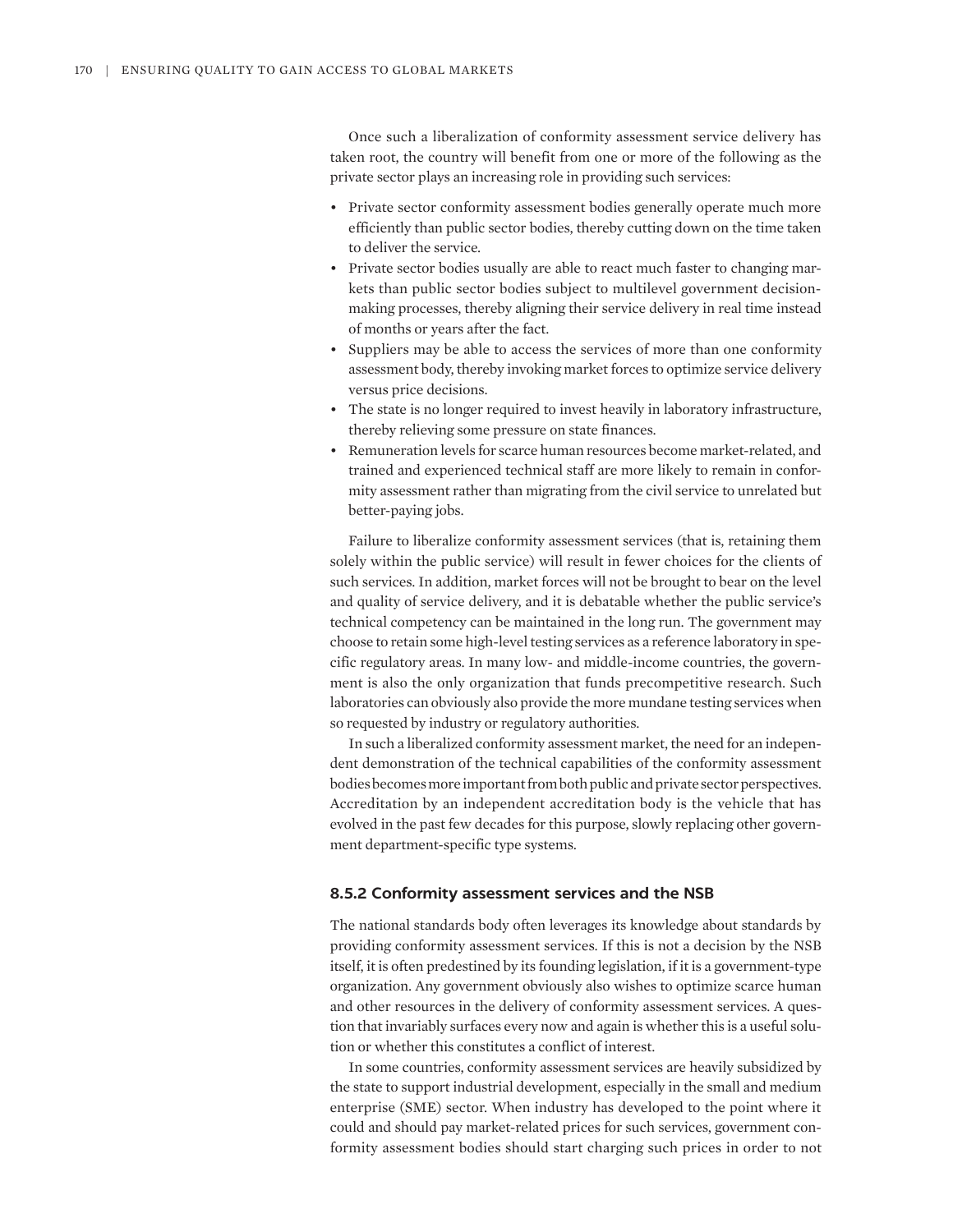continue distorting the market; that is, government subsidies should fall away. In many high-income countries, such as OECD members, the governments have even withdrawn from the conformity assessment market, leaving service delivery totally to the private sector.

Two points of view regarding the provision of conformity assessment services by NSBs have emerged. On the one hand, critics argue that testing and certification should be separated from the NSB to ensure that the NSB stays focused on its core (but not very lucrative) function, namely, the development and publication of national standards. If the NSB also provides conformity assessment services, this focus tends to shift to the development of standards needed by the NSB rather than by industry or the authorities. The situation is even worse if national standards are designated as mandatory or compulsory standards by the relevant ministry but the implementation thereof is vested in the NSB.

On the other hand, the rationale for the NSB to offer conformity assessment services is that (a) the industry is not yet at a stage of development where such services can be offered through the market, or (b) the surplus income from such services can help subsidize standards development. In low- and middle-income countries, this approach can provide a more effective "onestop shop" approach and give more visibility to the NSB. This approach also limits the number of directors, other executives, and buildings that otherwise would have to be funded by the state.

Considering the membership of the ISO, the latter is the situation for many of the NSBs making up its membership, even though there are NSBs that only develop and publish standards, mostly in highly industrialized countries or where operating as government departments. A breakdown of services that ISO members offered in 2009 is shown graphically in figure 8.2. (More recent information is not available, but it probably has not changed much.)

### **FIGURE 8.2**



**Services offered by ISO members, by membership type, 2009**

*Source:* ISO 2009. *Note:* ISO = International Organization for Standardization.